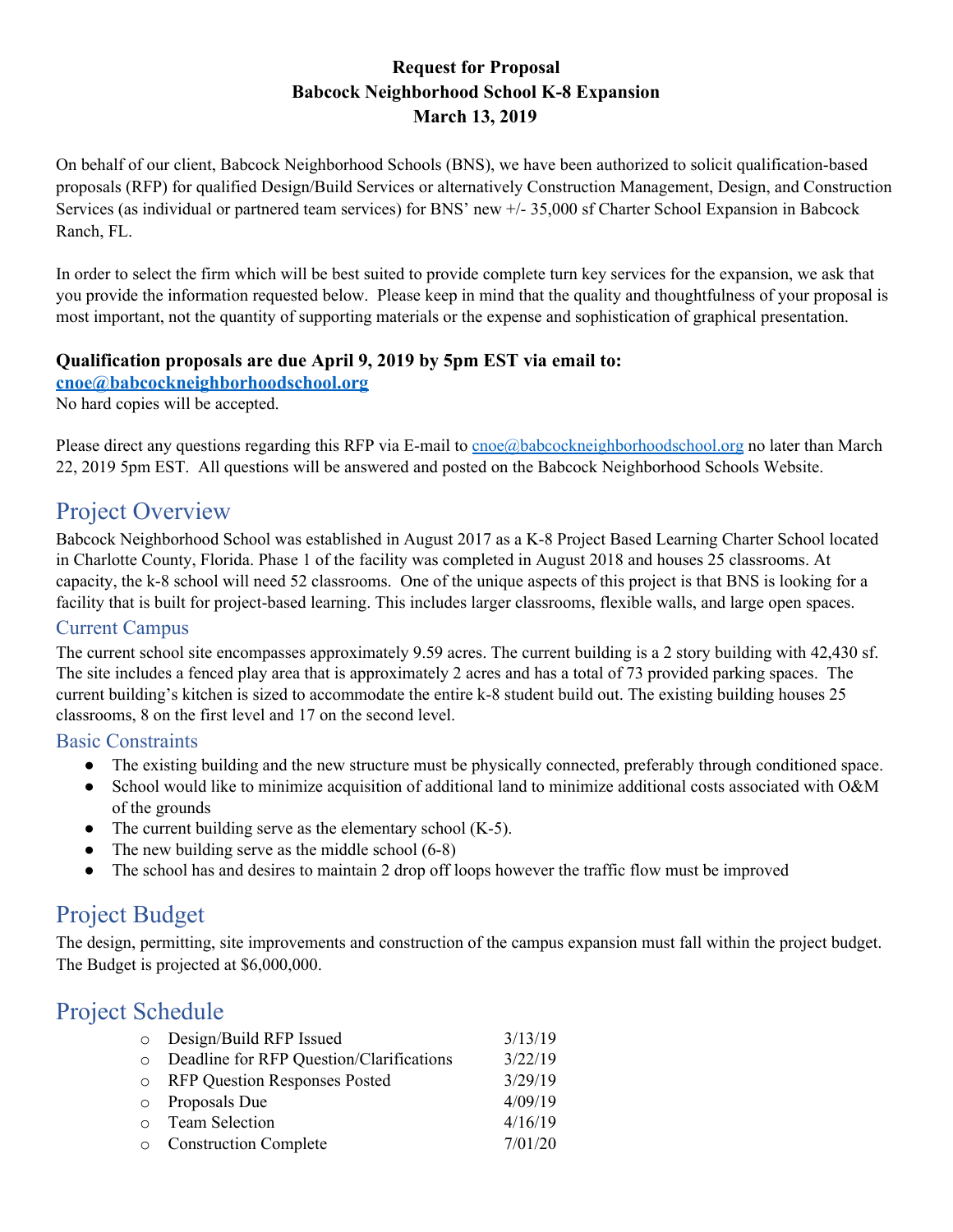The Babcock Neighborhood School Board may, in its sole discretion, revise these dates. This proposed schedule is intended to allow prospective Proposers sufficient time for requests for information, objections to the requirements of this RFP, and preparation of Proposals.

# Available Information/Documents

The As-Build drawings of the current phase of the Babcock Neighborhood School project are available at the following link:

# Proposals Must Include

The ultimate Proposals shall include the following Scope:

- A. Civil Engineering (Fixed Fee) for the following items:
	- i. Site plan for owner approval
	- ii. Code Minimum Landscape Plan for Permitting.
	- iii. Stormwater Management System design & SFWMD ERP Modification (WMD permit)
	- iv. SFWMD dewatering Permit, if required
	- v. SFWMD Irrigation Permit (WUP Mod)
	- vi. Full engineering design to approval from Charlotte County, FDEP, & Babcock Ranch Community Independent Special District
	- vii. Construction & Certifications Services, including site visits insuring construction complies with Contract Documents.
	- viii. Schedule
- B. Architecture (Fixed Fee) for the following items:
	- i. Design Services for all Architecture services including, but not limited to, Interior Design, Structural Engineering, Electrical Engineering, Mechanical/HVAC Engineering, Plumbing, Fire Sprinkler, Structural Panel Shop Drawings, etc.
	- ii. Schematic Development for Owner approval
	- iii. Design Development, including submittal and all answers to Charlotte County for Building Permit
	- iv. Full Construction Documents
	- v. Bid Documents and assistance with Owner as needed
	- vi. Construction & Administration insuring construction complies with Contract Documents, Review Shop Drawings and Submittals, Review & Respond to all RFI's by GC, Provide punch list prior to final completion, site visits.
	- vii. Schedule
- C. General Contractor (Fixed Fee & GMP proposal based on cost per foot) for the following items:
	- i. General Conditions including Full time supervision, project management, and project vehicles
	- ii. General Requirements including, but not limited to, Jobsite Office/trailer, all jobsite equipment, furnishings, and supplies, daily cleanup, dumpster fees, project signage, safety, project photos & progress reports, plans/documents reproduction costs, water & electric during construction
	- iii. All labor & materials,  $\&$  equipment for new School Building including, but not limited to, Concrete  $\&$  Masonry, Metals, Carpentry, Roofing, Thermal & Moisture protection, Doors & Windows, Hardware, Finishes, Specialties, Equipment, Conveying Systems, Mechanical Systems, Electrical Systems, Low voltage, Fire protection, connection to site utilities, site grading to perform work, etc.
	- iv. Coordination with Owner provided items, including, but not limited to, site infrastructure & FFE.
	- v. Schedule

# Qualification Proposal Format

Each Proposal must contain a narrative description that conveys, at a minimum, the following information: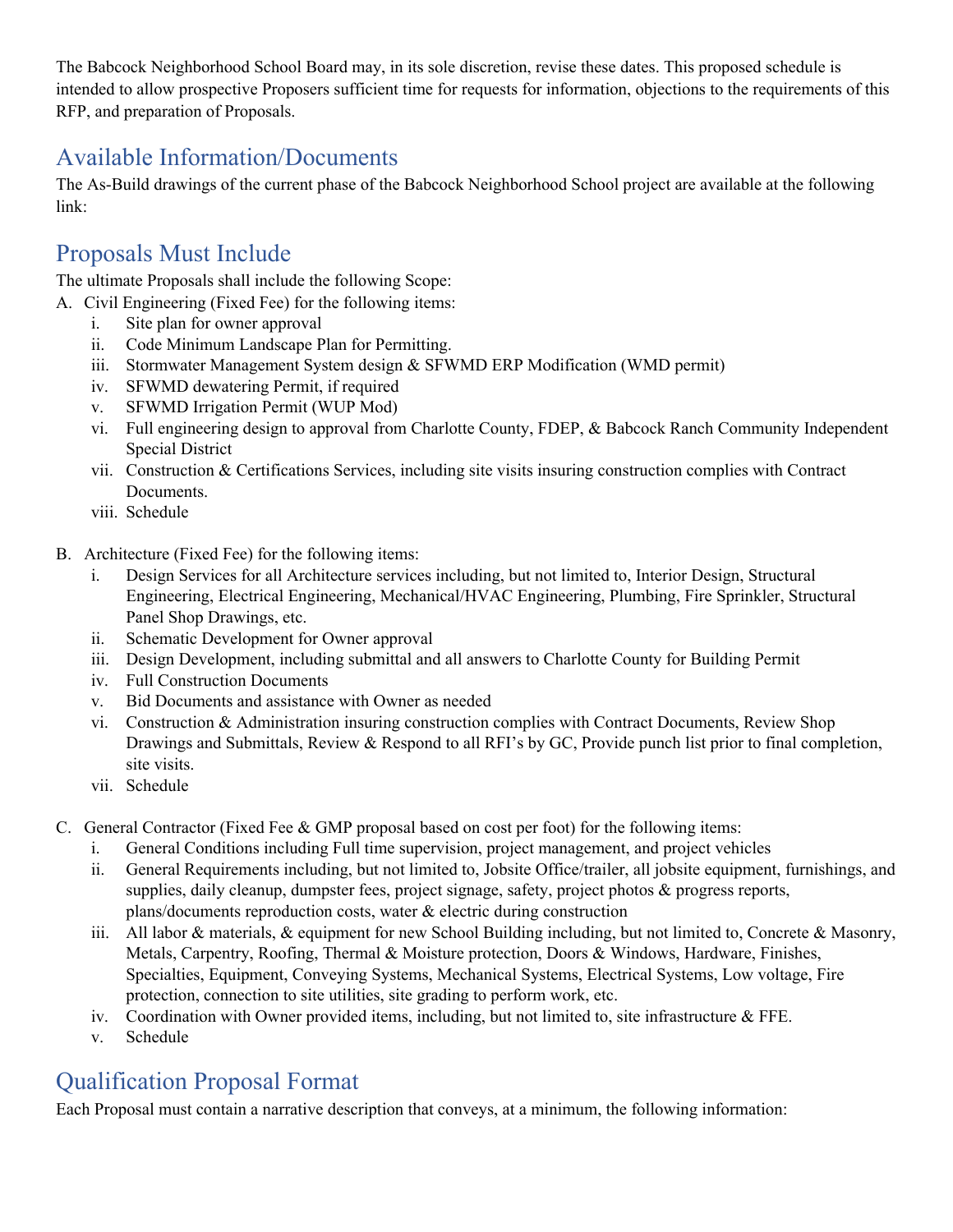## Firms/team's history & experience

Please provide an overview of your firms/team's history & experience including:

- o Similar Project Experience
- o Organizational structure
- o Number of professional staff involved in design/build delivery process
- o Current workload and available resources
- o Licenses
- o Insurance
- o Current References
- o Company's Financials/Bonding Capacity
- o Describe any potential conflicts of interest that, if you were selected, might arise as a result of current interests your firm has in other projects and how you would manage that.

#### Pre-Construction Approach

Please provide a detailed description of your pre-construction process including:

- o Due Diligence/Entitlements Support
- o Design Team
	- Resume(s) of key individual(s) responsible for managing the design
	- Relevant similar experience
- o Design/Build Team Experience
- o Program Development/Validation
- o Technology Scope Development
- o Budget Management
- o Schedule Management
- o Permit Management
- o Communication Strategies
- o Value Engineering Approach

#### Construction Approach

Please provide a detailed description of your construction approach, including:

- o Project Management/Administration
- o Field Supervision
- o Trade work Procurement
- o Self-performed work
- o Budget Management
- o Schedule Management
- o Move-in Coordination
- o Close Out Process

#### Fee Structure

It is contemplated the project will be managed on an open book, cost plus fee structure. Please propose your detailed fee structure including the following:

- o Pre-con/Design Fees
- o Construction Fee (OH&P) as a % of "construction cost"
- o Definition of "Construction Cost" for fee calculation
- o Timing to establish Construction GMP
- o Typical Contingency %
- o General Liability Insurance Cost
- o Payment & Performance Bond Cost

Proposers must clearly indicate within their Proposal any exceptions or recommended adjustments to the requested time frames or to the statement of services.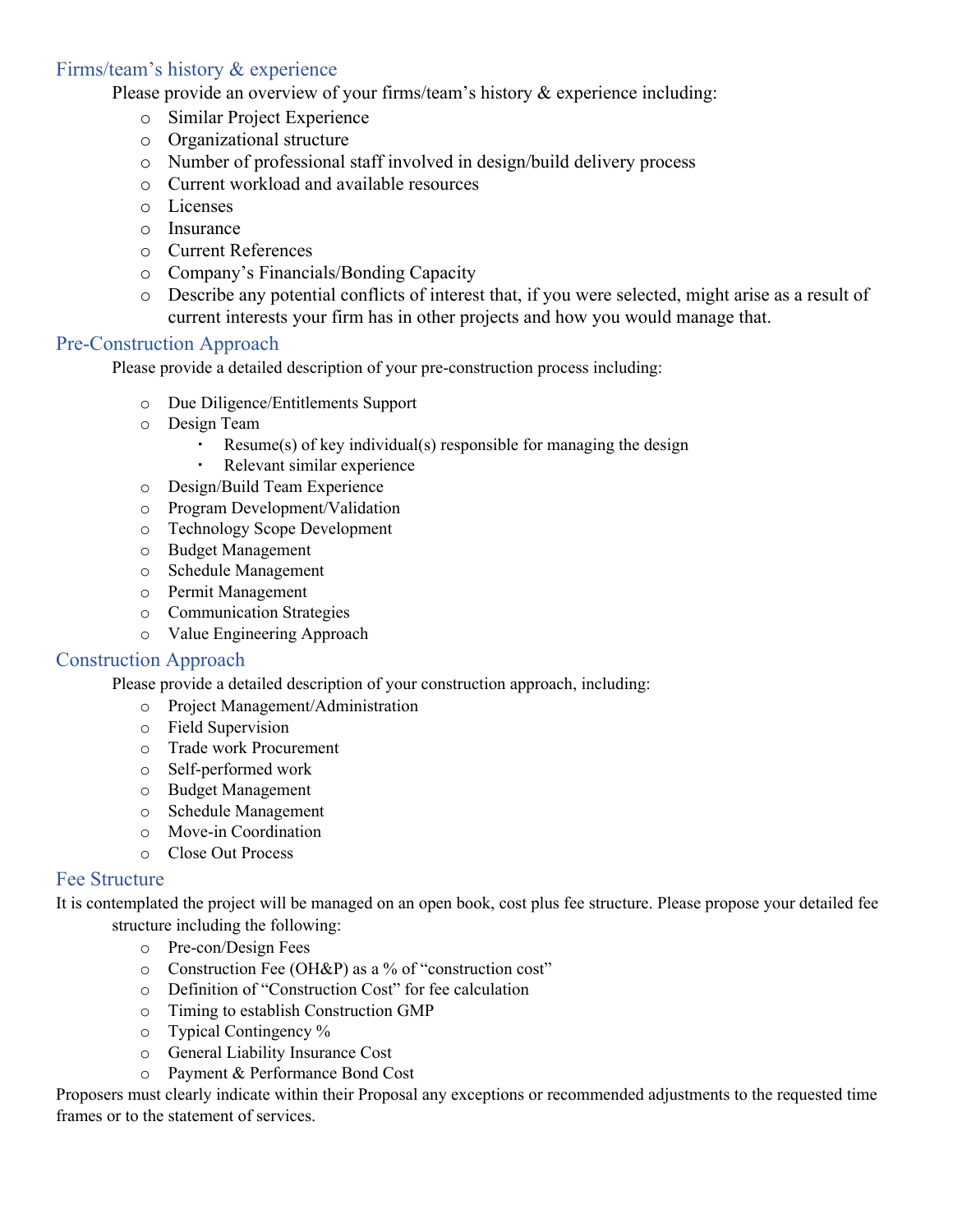# Evaluation

## Evaluation Process

Each Proposal will be subjectively evaluated by the Babcock Neighborhoods School Evaluation Committee consisting of the BNS Board Building and Grounds Committee and BNS Staff. The Evaluation Committee will score the Proposal RFP based on its assessment of the requested Proposal contents. Those Proposals submitted that do not meet mandatory requirements outlined in the Instructions to Proposers and Specifications may, in the Evaluation Committee's sole discretion, be rejected or receive a lower rating in the evaluation process.

The Babcock Neighborhoods School Evaluation Committee may request supplemental information from a Proposer concerning the Proposer's ability to perform the Services. If a Proposer fails to provide supplemental information promptly after receiving a written request from the Babcock Neighborhoods School Evaluation Committee, the Babcock Neighborhoods School Evaluation Committee may, in its sole discretion, refuse to consider the Proposer's proposal. The role of the committee shall include a complete review of all Proposals submitted and may include conferring with references provided by the Proposer(s). It may also involve interviews with selected Proposer(s) to review and discuss their Proposals and the Services. The Babcock Neighborhoods School Board will make the final decision about which firm will be awarded the Contract.

## Scoring System

Proposals will be evaluated using the categories and scoring indicated below. The final score will be calculated by computing an average of the total Evaluation Committee' scores.

- 1. Background (10 Points)
- 2. Project Team & Staffing (5 Points)
- 3. Related Experience (15 Points)
- 4. Overall Project Approach (25 Points)
- 5. Approach to Schedule and Budget (20 Points)
- 6. Availability to and Familiarity with Babcock Ranch, the Babcock Ranch Communities (BRC) Independent Special District (ISD) and Charlotte County Locale (5 Points)
- 7. References (5 Points)
- 8. Cost of Services (15 Points)

#### Interviews

Proposers may receive a scheduling request for an interview that may be conducted as scheduled by the Babcock Neighborhoods School Evaluation Committee. The Babcock Neighborhoods School Evaluation Committee retains sole discretion to determine which Proposers, if any, will be interviewed and the number of interviews, if any, to be conducted. Interviews, if conducted, will not be scored; however, the Evaluation Committee may reconvene and re-evaluate any interviewed Proposers and adjust the ranking of the Proposals as warranted. There is no guarantee of an interview for any one Proposer or all Proposers.

## Investigation of References

The Babcock Neighborhoods School Evaluation Committee reserves the right to investigate the references and past performance of any Proposer with respect to its successful completion of similar projects, compliance with contractual obligations and specifications, and lawful payments of suppliers, contractors, and workers. The Babcock Neighborhoods School Evaluation Committee may postpone the award or execution of the Contract after the announcement of the apparent successful Proposer in order to complete the investigation.

## Price

The Babcock Neighborhoods School Evaluation Committee retains the right to negotiate price and terms with top-ranked Proposers. Any unspecified costs shall be borne by the Proposer.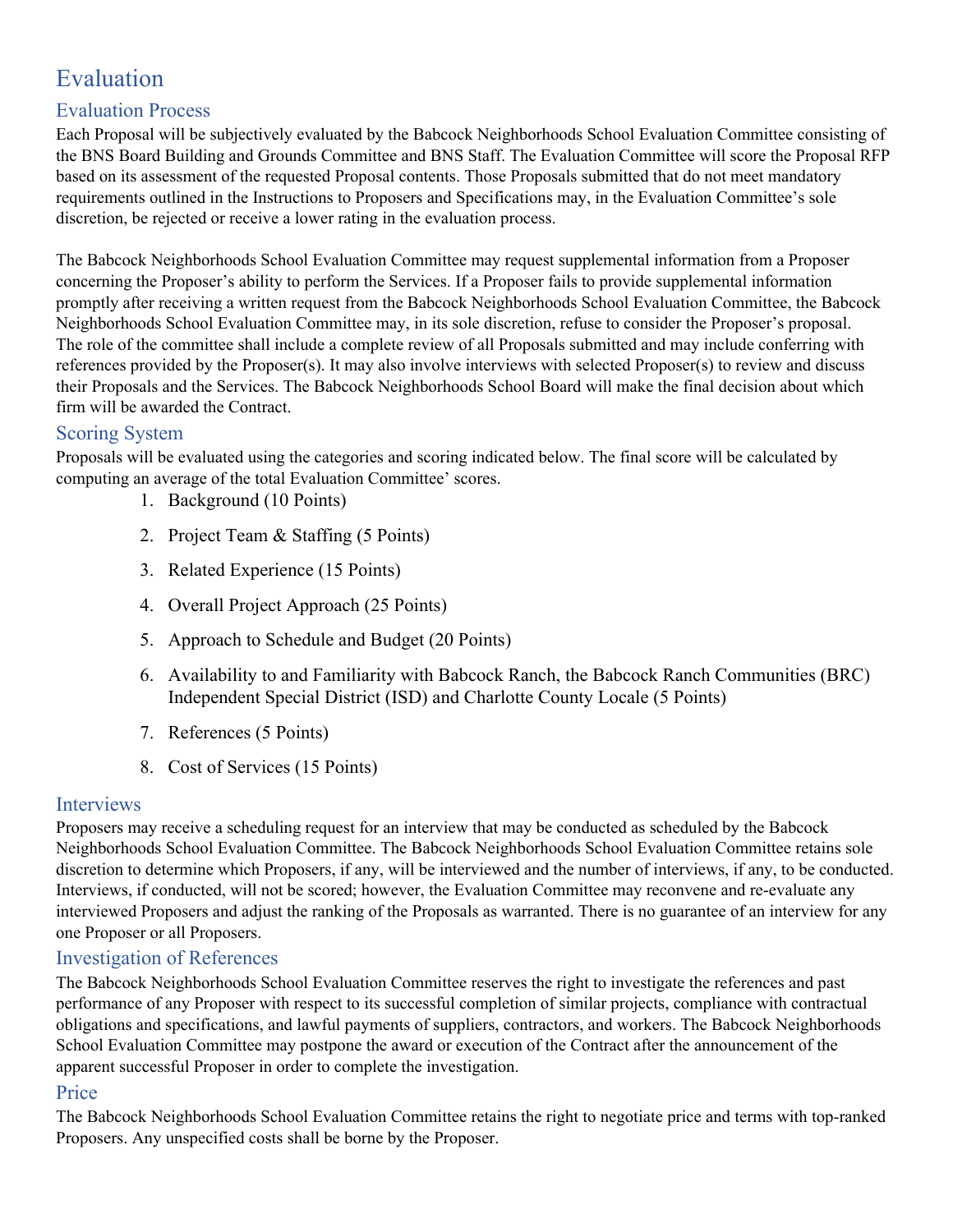## No Communications with Evaluation Committee

Evaluation Committee members may not be contacted or solicited by any firm or individual submitting Proposals, with the exception of the communications expressly authorized in this RFP for purposes of seeking clarification or submitting a protest.

# Reservation of Rights

The Babcock Neighborhood School board reserves the right, in its sole discretion:

- 1. to amend this RFP as it may deem necessary or desirable prior to the Proposal opening;
- 2. to extend the deadline for submitting Proposals;
- 3. to determine whether a Proposal does or does not substantially comply with the requirements of this RFP;
- 4. to waive any minor irregularity, informality, or nonconformance with this RFP;
- 5. to obtain information from or provide information to other public agencies, upon request, regarding the Proposer's performance;
- 6. to consider the competency and responsibility of Proposers and of their proposed sub-consultants in making the award;
- 7. to determine which, if any, Proposers will be interviewed;
- 8. to seek clarifications regarding any Proposer's Proposal or request additional information necessary to evaluate, rank, and select a Proposer;
- 9. to determine whether a Proposer should be permitted to submit supplemental information;
- 10. to determine whether the Evaluation Committee should reconvene and collectively review the scoring, making changes as the Evaluation Committee deems appropriate;
- 11. to determine whether to negotiate with any Proposer or multiple Proposers in any manner necessary to serve the best interests of the District;
- 12. at any time prior to the Contract execution (including after announcement of the apparent awardee):
- (a) to reject any Proposal that fails to substantially comply with all prescribed RFP requirements and procedures; and/or
- (b) to reject all Proposals received and cancel this RFP upon a finding by the District that there is good cause therefore and that such cancellation would be in the best interests of the District;
	- 13. to hold meetings, exchange correspondence, and obtain data from any source or party, including a Proposer, to seek an improved understanding and evaluation of the Proposals;
	- 14. to negotiate the terms and conditions of the Contract, including but not limited to the statement of and schedule for performance of the services and contract price, in order to meet the District's expectations and in the best interest of the District;
	- 15. to make the award based on the District's best judgment as to which Proposal best meets the District's expectations of a program of the highest quality and innovation;
	- 16. in the event any Proposer or Proposers to whom the contract is awarded shall default in executing said formal contract or in furnishing satisfactory insurance coverage within the time and in the manner hereinafter specified, to re-award the contract to another Proposer or Proposers;
	- 17. to cancel the contract upon written notice at any time the District, in its sole judgment, determines that the provider is not meeting the needs of the District; and
	- 18. to make any and all amendments to the Contract within the scope of the Services solicited in this RFP.

**ALL PROPOSERS WHO SUBMIT A RESPONSE TO THIS RFP UNDERSTAND AND AGREE THAT THE BABCOCK NEIGHBORHOOD SCHOOL BOARD IS NOT OBLIGATED TO AWARD A CONTRACT TO ANY PROPOSER. THE BABCOCK NEIGHBORHOOD SCHOOL BOARD HAS NO FINANCIAL OBLIGATION TO ANY PROPOSER. IN ADDITION, EACH PROPOSER UNDERSTANDS AND AGREES THAT THE BABCOCK NEIGHBORHOOD SCHOOL BOARD SHALL NOT BE RESPONSIBLE FOR ANY DAMAGES, EXPENSES, AND COSTS INCURRED IN SUBMITTING A PROPOSAL IN RESPONSE TO THIS RFP, ATTENDING ANY INTERVIEWS, AND NEGOTIATING A CONTRACT. EACH PROPOSER WHO SUBMITS A PROPOSAL IN RESPONSE TO THIS RFP DOES SO SOLELY AT THE PROPOSER'S OWN COST AND EXPENSE.**